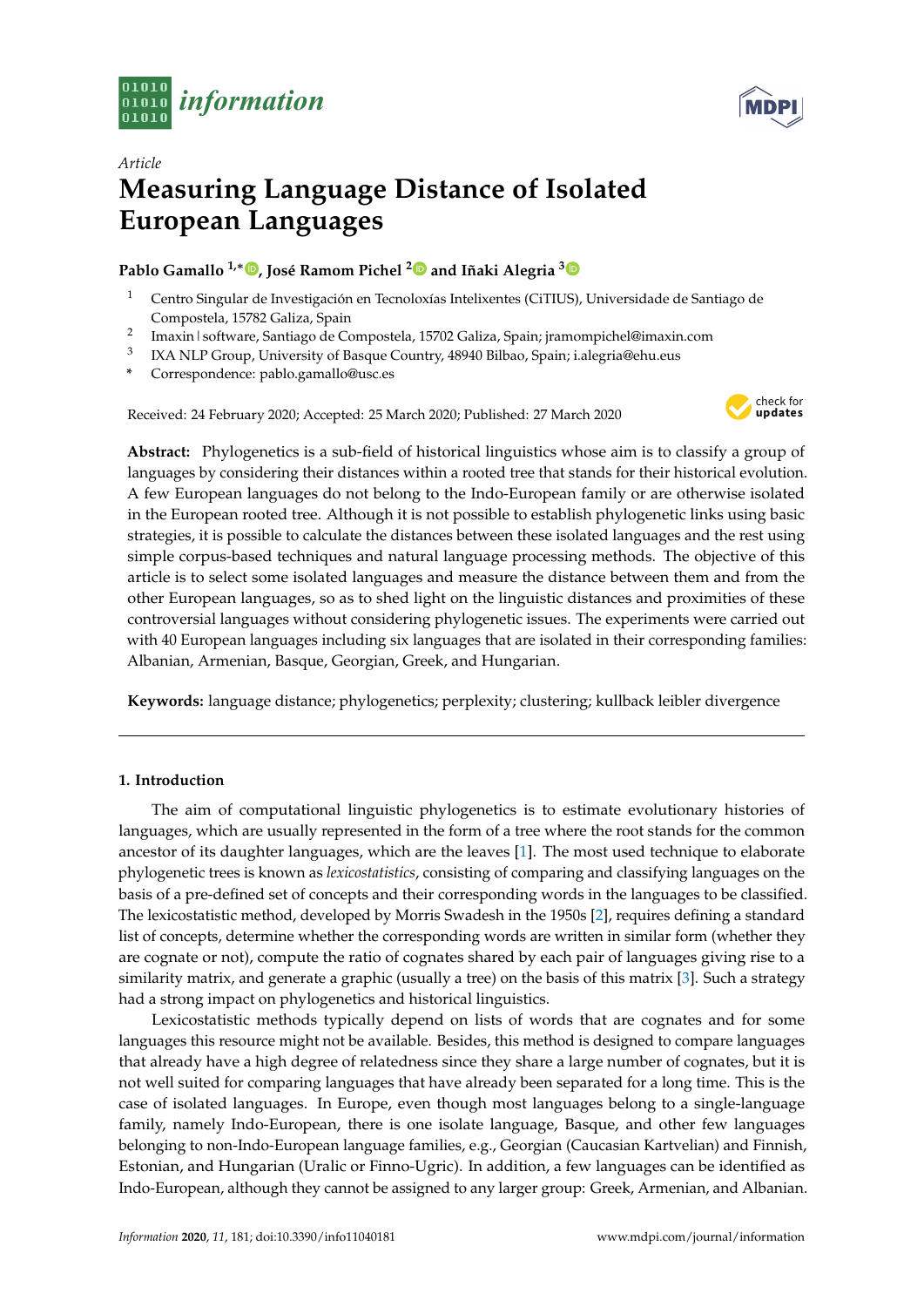These three are the only "living" isolated branches of the Indo-European language family. By contrast, most languages belong to quite large Indo-European language groups such as Germanic, Latin, Celtic, or Slavic [\[4\]](#page-9-3).

The objective of this article is to calculate the linguistic distance between these isolated languages and the rest using corpus-based techniques and natural language processing methods. More precisely, we measure the distance between each isolated language and the other European languages, so as to create a similarity matrix of distances and proximities of these controversial languages without considering phylogenetic and diachronic relations. We calculate the distance between languages from a purely synchronic perspective.

From a methodological point of view, we do not use the lexicometric strategy based on a list of concepts and cognates, but we adopt corpus-based methods that have given such good results in other fields, namely language identification and authorship detection.

Our hypothesis is that it is possible to find similarity patterns between isolated languages and other European languages by using corpus-based measures of language distance. We believe that, if different measures and strategies coincide in returning the same pattern of approximation, then we can conclude that there is a possibility of closeness between languages that in principle do not have an evident relationship according to typological studies. The experiments confirmed a quite evident relationship between Basque and Georgian. By contrast, concerning Albanian, Armenian, and Hungarian, we did not find any evidence of approximation to other European languages or between them.

The article is organized as follow. Related work is introduced in Section [2.](#page-1-0) Then, in Section [3,](#page-2-0) we describe some strategies to measure language distance. Section [4](#page-5-0) explains the experiments we carried out with a set of forty European languages, six of them being isolated in terms of linguistic family, and discusses the results. Section [5](#page-9-4) presents the final conclusions.

#### <span id="page-1-0"></span>**2. Related Work**

In the last few decades, the distance between languages has been defined and measured by making use of various methods and strategies. Most compare word lists to look for phylogenetic relationships, while a few approaches, based on corpus, search for similarities from a synchronic point of view.

## *2.1. Phylogenetics and Lexicostatistics*

Computational linguistic phylogenetics aims at automatically building a rooted tree representing how a set of related languages evolve across time [\[5\]](#page-9-5). As mentioned above, the most popular strategy to build this phylogenetic tree is the use of *lexicostatistics*, which is a method within the field of historical linguistics that compare languages by the means of lists of lexical cognates they share or not [\[5–](#page-9-5)[10\]](#page-9-6). In other very related research, the objective is not to distinguish cognates from non-cognates by just computing the Levenshtein distance between words of an open cross-lingual list so as to find the average of all pairwise distances in the list [\[11\]](#page-9-7). In dialectometry, stylometry, or second-language learning, similar methods are used to measure the linguistic distance [\[12\]](#page-10-0).

A quite different strategy relies on traditional supervised machine learning techniques. The annotated dataset contains different types of linguistic features (also called *characters*) representing typological information [\[1](#page-9-0)[,13\]](#page-10-1). Features are not only lexical, but can also be phonological or even syntactic features. An interesting dataset for training these models was described by Carling et al. [\[14\]](#page-10-2)

#### *2.2. Corpus-Based Approaches*

Other approaches to language distance do not rely on lists of words/cognates, but on large corpora, both cross-lingual or parallel [\[15–](#page-10-3)[17\]](#page-10-4). These approaches are based on models mainly built with n-grams of words or characters and languages are thus compared by making use of distributional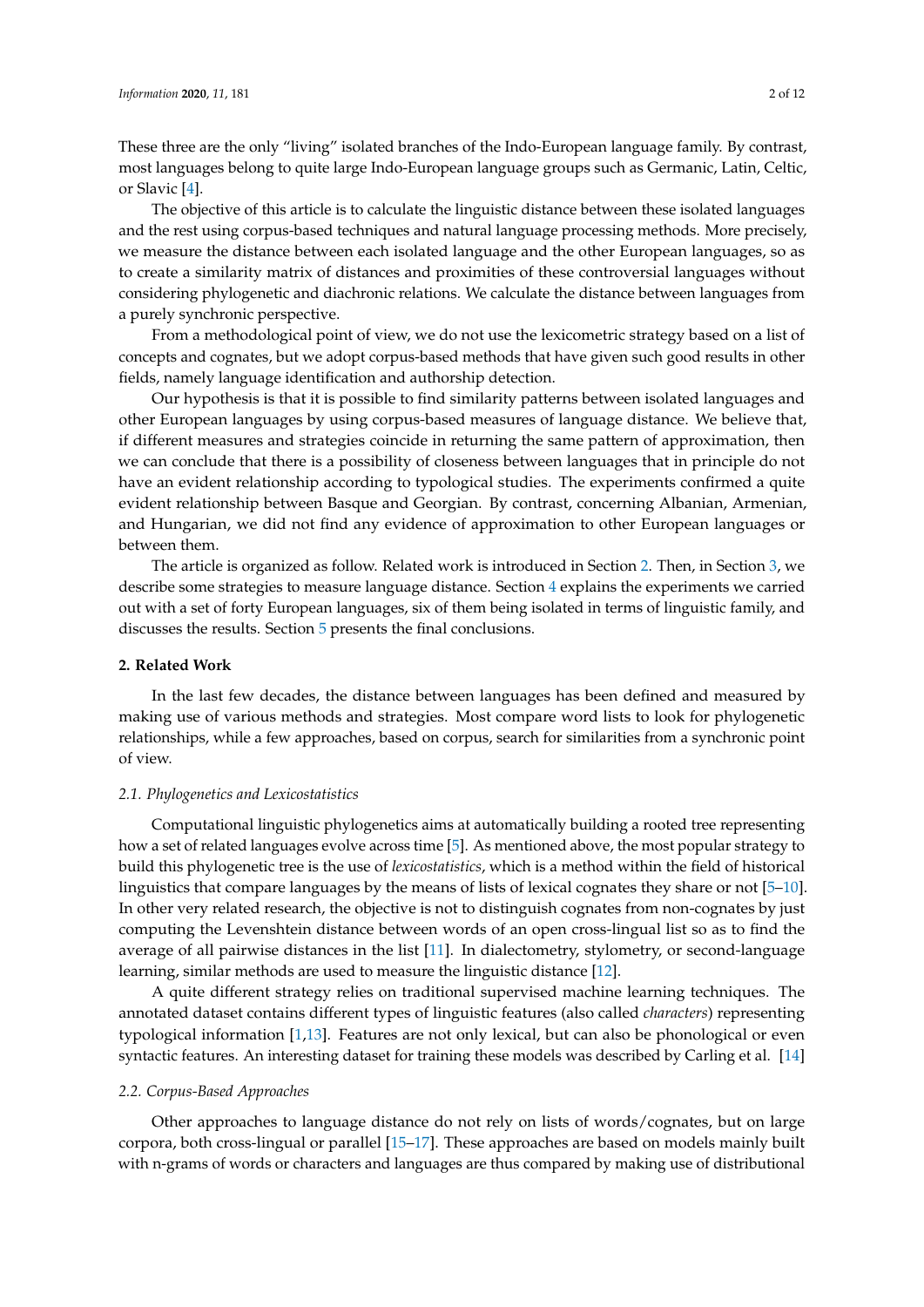similarity [\[15](#page-10-3)[–17\]](#page-10-4). The work reported by Asgari and Mofrad [\[15\]](#page-10-3) compared 50 languages from different families on the basis of a parallel corpus compiled from the Bible Translations Project [\[18\]](#page-10-5).

In previous work, we applied perplexity-based methods to measure language distance using character n-grams from monolingual corpora [\[19\]](#page-10-6). The strategy was inspired by another earlier work to discriminate among closely related languages [\[20\]](#page-10-7). We also applied perplexity-based methods to other tasks such as measuring the intralinguistic distance between historical periods of the same language [\[21\]](#page-10-8). In fact, those approaches are very close to those used in more traditional tasks such as language detection, variety discrimination [\[20](#page-10-7)[,22\]](#page-10-9), or authorship attribution [\[23\]](#page-10-10). Notice that, in the last shared task organized in PAN at CLEF 2019 for authorship profiling and bot detection [\[23\]](#page-10-10), most participants used traditional machine learning approaches, mainly Support Vector Machines (SVM), while only few participants approached the task with deep learning methods, including the new neural-based transformers. The evaluation carried out in that shared task showed that classical machine learning techniques (SVM, Random Forest, and Linear Regression), provided with the appropriate linguistic features, achieved the best results among all participants. This tendency is also found in other related tasks such as discriminating between similar languages and varieties. In the last VarDial Evaluation Campaign [\[24\]](#page-10-11), as in previous years, systems based on neural networks did not reach competitive scores.

#### <span id="page-2-0"></span>**3. The Methods**

Our strategies to measure language distance relies on different traditional techniques used in language detection and authorship attribution, which have given excellent results in their respective fields. We make use of two types of techniques: clustering performed with state-of-the-art algorithms in authorship attribution and a new method which consists of averaging the results of several distance metrics applied to pairs of language models.

## *3.1. Language Clustering*

Clustering analysis allows the languages to be grouped on the basis of n-gram similarities. The resulting clusters of individual languages are displayed in a dendrogram. We used an agglomerative clustering method very popular in authorship attribution and stylometric studies [\[25\]](#page-10-12) based on the Delta measure [\[26\]](#page-10-13) and Ward linkage method [\[27\]](#page-10-14).

Delta measure normalizes frequencies by means of z-score to reduce the influence of very frequent words. For  $f_i(D)$  being the frequency of n-gram *i* in document *D*,  $\mu_i$  the mean frequency of the n-gram in the corpus, and  $\sigma_i$  its standard deviation, then *z*-score is defined as follows:

$$
z(f_i(D)) = (f_i(D) - \mu_i)/\sigma_i
$$
\n(1)

Given the normalized document vectors, the Burrows's Delta is just the Manhattan distance by using normalized frequencies with z-scores. Given documents *D*<sup>1</sup> and *D*2, distance Delta ∆ is computed as follows:

$$
\Delta = \sum_{i=1}^{n} |z(f_i(D_1)) - z(f_i(D_2))| \tag{2}
$$

The lower the is Delta value, the higher is the similarity between the textual items compared. An attempt to improve the Burrows's Delta is Eder's Delta [\[28\]](#page-10-15), which reduces the z-score weight of less-frequent words by considering a ranking factor. In experiments on authorship attribution reported by Calvo Tello [\[29\]](#page-10-16), this last version outperformed the older versions of Delta as well as other distance/similarity measures. In our experiments, we applied specific configurations of this clustering methodology to language family detection including isolated languages.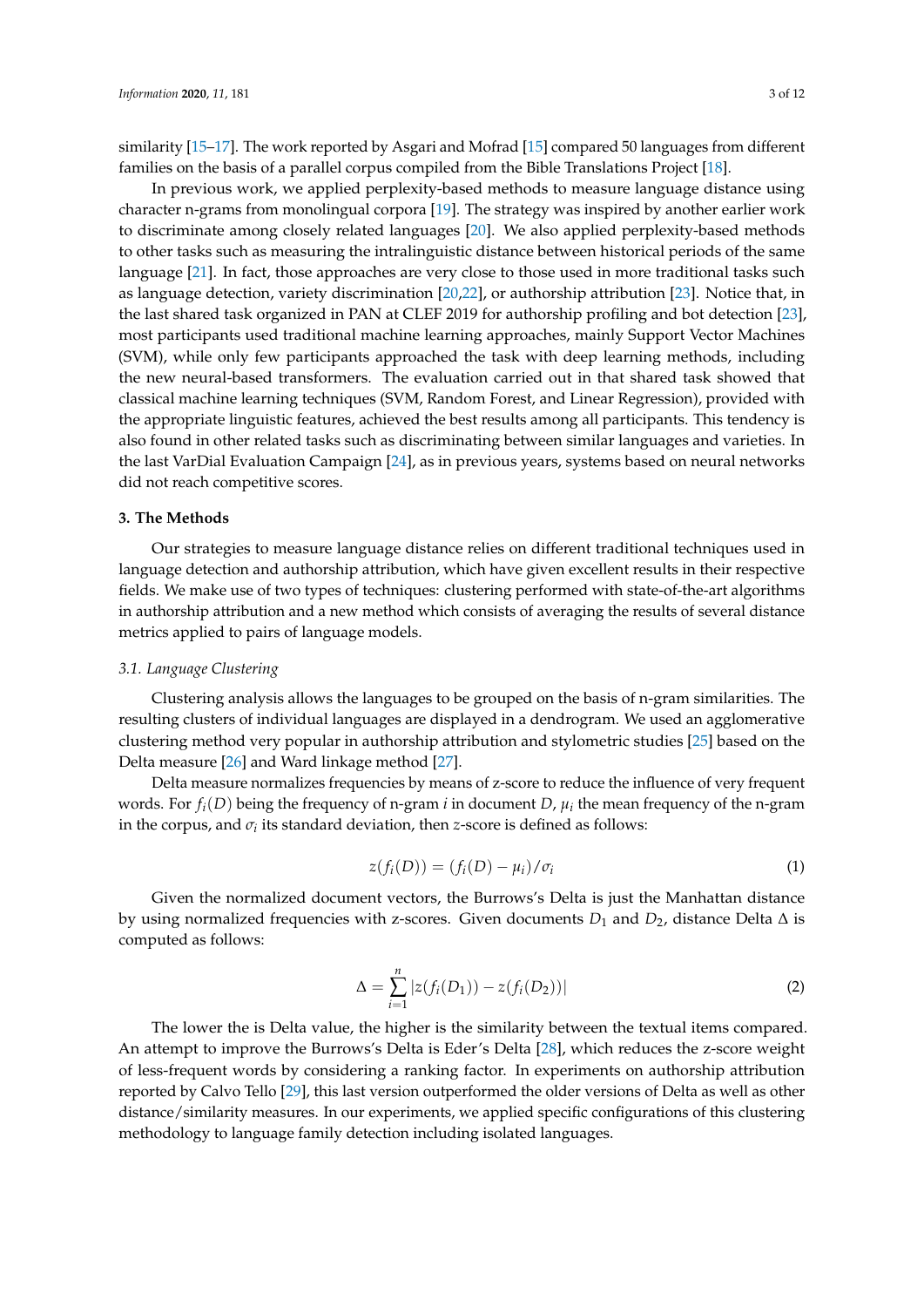The Ward linkage Method analyzes the variance of clusters instead of measuring the distance directly. Good performance of Ward's method has been proven in many applications within the field of quantitative linguistics, authorship attribution, corpus linguistics, and related disciplines [\[30\]](#page-10-17).

It is important to note here that our objective is not to find phylogenetic and family relations but to find distances and proximities with regard to these controversial isolated languages from a purely synchronic perspective. Thus, clustering is just another strategy to search for distances and similarities between different languages. We use well-known language families to verify that, given a specific configuration, clusters make sense and thus it is possible to find reliable similarities between unknown language pairs.

#### *3.2. Language Distance Measures*

In the second strategy, we explore other types of linguistic measures including those reported by Gamallo et al. [\[19\]](#page-10-6). We expand and extend the ones described in that work by proposing the following four measures: Perplexity, Kullback–Leibler divergence, Rank-Based distance, and Distance Metrics Mean. Notice that they were not originally designed to serve the purpose of measuring language distance as they were typically employed in other NLP tasks such as language detection or information retrieval. It is important to note that Perplexity, Kullback–Leibler, and Rank are asymmetric distances, i.e. divergences. We also propose a new measure consisting of the average of the scores obtained from the four measures after standardization.

Unlike the clustering strategy described above, the objective is not to make clusters of languages, but to compare pairs of language models. Given a specific language, the final result is a ranked list of 39 languages ordered by the value of the language distance.

#### 3.2.1. Perplexity

Perplexity is a measure aimed at evaluating the quality of language models. It consists of measuring how well a language model predicts a given sample or test. More formally, perplexity is the inverse of the cross entropy of a given test. We use it to compare two languages, namely the proposed probability model of the source language (*S*) and the empirical distributions of the test language (*T*). The perplexity *PP* of *T* given the language model *S* is defined by the following equation:

<span id="page-3-0"></span>
$$
PP(S, T) = 2^{-\sum_{i} T(ngr_i)log_2 S(ngr_i)}
$$
\n(3)

where *ngr<sup>i</sup>* is a n-gram shared by both *T* and *S*. Equation [\(3\)](#page-3-0) can be used to set the divergence between two different languages. The lower is the perplexity of *T* given *S*, the lower is the distance between the two compared languages. Languages may be modeled with n-grams of either words or characters.

#### 3.2.2. Kullback–Leibler

Kullback–Leibler divergence [\[31\]](#page-10-18) measures how much two distributions differ. Thus, we can use it to measure to what extent one probability distribution (for instance, the language model of the source language) is different from a reference probability distribution (e.g., the language model of the target language). Álvaro Iriarte et al. [\[32\]](#page-10-19) described an experiment with Kullback–Leibler divergence to measure the distance between texts written by women with regard to men, and also texts written by academics versus non-academics. The Kullback–Leibler divergence *KL* of the distributions *S* and *T* of the source and target languages, respectively, is defined as follows:

<span id="page-3-1"></span>
$$
KL(S, T) = \sum_{i} S(ngr_i) \log \frac{S(ngr_i)}{T(ngr_i)}
$$
(4)

Equation [\(4\)](#page-3-1) allows computing how far the *T* distribution is from the *S* distribution, taking into account the probabilities of the n-grams (of words or characters) in each compared language.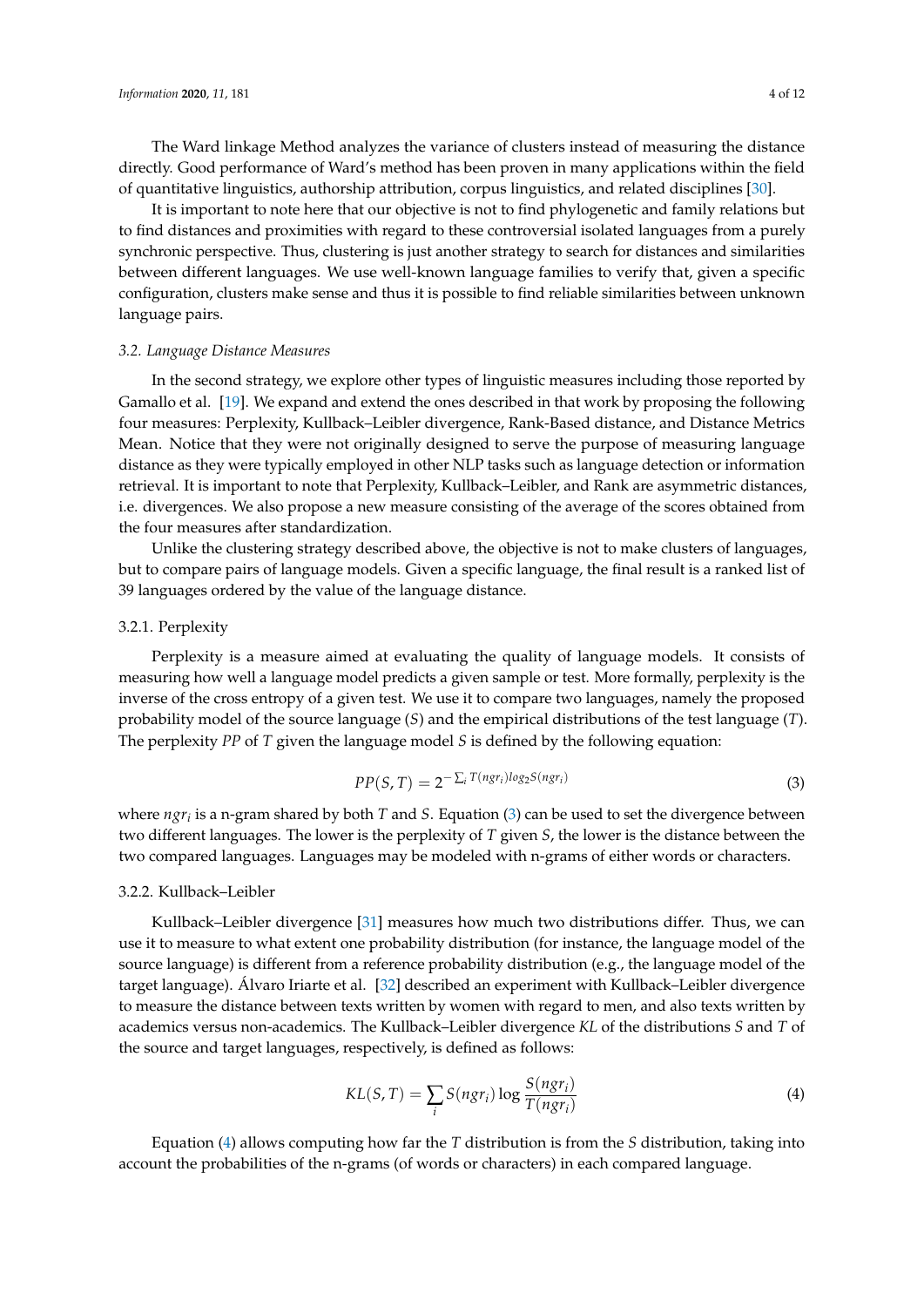## 3.2.3. Rank-Based

The Rank-Based distance between two languages relies on ranked lists. It takes the most frequent n-grams of each language list and computes a rank-order algorithm based on the "out-of-place" concept [\[33\]](#page-10-20). More formally, given the ranked lists *Rank<sup>S</sup>* and *Rank<sup>T</sup>* of the source and target languages, respectively, the rank-based distance, *R*, is computed as follows:

$$
R(S,T) = \sum_{\substack{i=1 \ ngr_i \in Rank_S}}^{K} |(Rank_S(ngr_i) - Rank_T(ngr_i)|
$$
\n(5)

where *K* stands for the number of the most frequent n-grams in each language, *RankS*(*ngri*) is the rank of a specific *n*-gram, *ngr<sup>i</sup>* , in the source language, and *RankT*(*ngri*) is the rank of the same *n*-gram in the target.

## 3.2.4. Distance Metrics Mean

Distance Metric Mean between two languages, noted *DistMean*, is the average of five similarity/distance measures, namely Cosine, Manhattan, Canberra, Dice, and Euclidean:

$$
DistMean(S, T) =
$$
  

$$
\frac{1}{5}(Cosine(S, T) + Manhattan(S, T) + Camberra(S, T) + Dice(S, T) + Euclidean(S, T))
$$
 (6)

These are coefficients typically used for clustering techniques, but we use them not for clustering, but for comparing language pairs. The mean of these five coefficients can be seen as a new robust distance measure. We consider that the five distance/similarity measures represent the most used set of metrics in textual and document similarity.

The five measures, *Cosine*, *Manhattan*, *Camberra*, *Dice*, and *Euclidean* are computed as follows:

$$
Cosine(S, T) = 1 - \frac{\sum_{i} S(ngr_i)T(ngr_i)}{\sqrt{\sum_{i} S(ngr_i)^2} \sqrt{\sum_{i} T(ngr_i)^2}}
$$
(7)

$$
Manhattan(S, T) = \sum_{i} |S(ngr_i) - T(ngr_i)|
$$
\n(8)

$$
Canberra(S, T) = \sum_{i} \frac{|S(ngr_i) - T(ngr_i)|}{|S(ngr_i)| + |T(ngr_i)|}
$$
\n(9)

$$
Dice(S, T) = 1 - \frac{2 * \sum_{i} Min(S(ngr_i), T(ngr_i))}{\sum_{i} S(ngr_i) + \sum_{i} T(ngr_i)}
$$
(10)

$$
Euclidean(S, T) = \sqrt{\sum_{i} (S(ngr_i) - T(ngr_i))^2}
$$
\n(11)

Given that Cosine and Dice are similarity measures, we need to subtract the value from 1 to make them distances, similar to the other three measures.

It is important to note that we have not implemented the Delta measure because, although we use Manhattan distance, frequencies of n-grams were not normalized with z-score.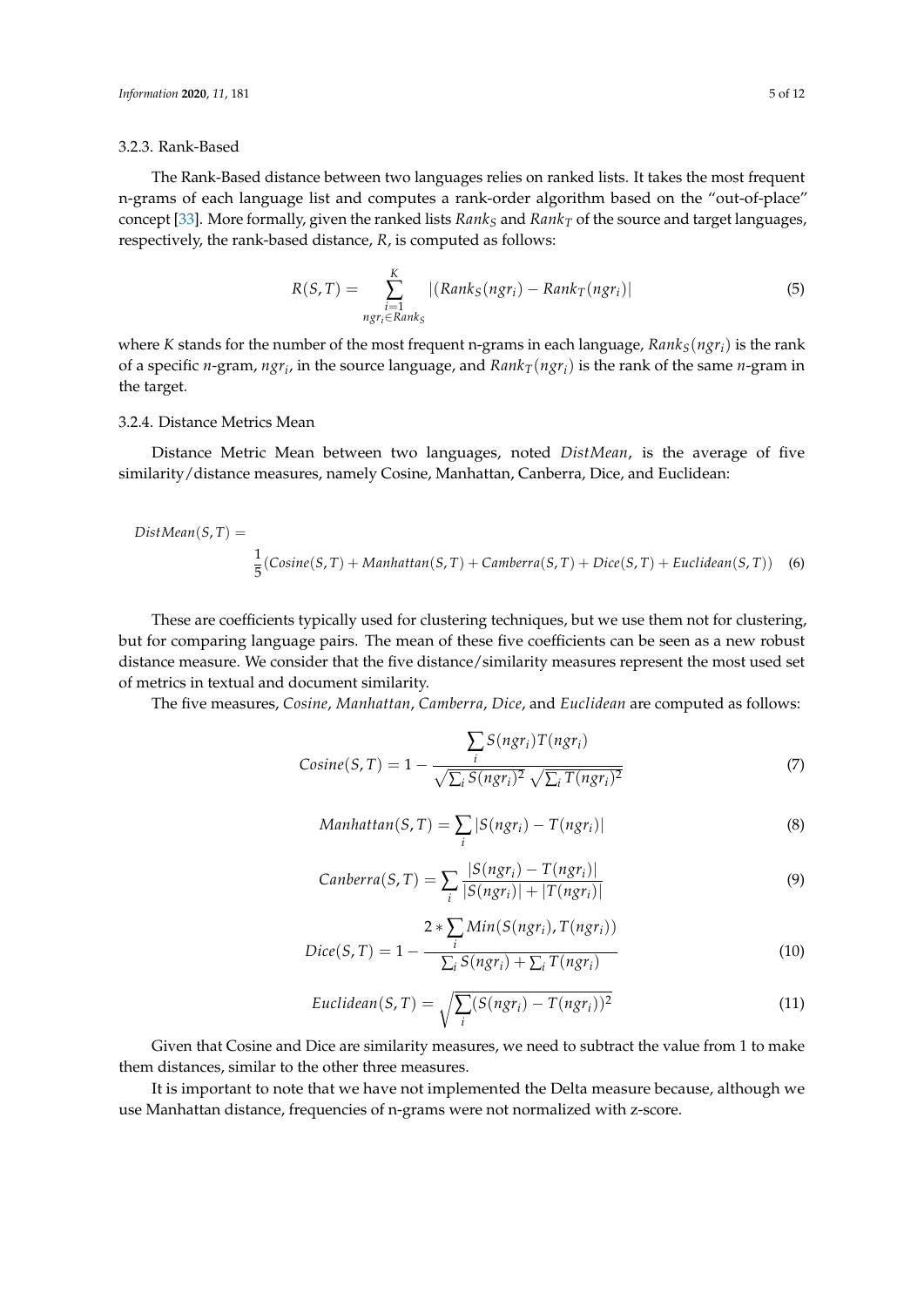#### 3.2.5. Average Language Distance

*Average Language Distance* (*ALD*) consists of both standardizing and averaging the scores obtained from the results of the four distance measures: *PP*, *KL*, *R*, and *DistMean*. The average of the four measures minimizes some of the disadvantages and problems of applying each of them individually.

It should be clear that, to carry out the clustering strategy, we used third party software: *Stylo*, a R package for clustering analysis [\[28\]](#page-10-15). However, for the second strategy comparing language models, we implemented all the measures with PERL, and the software is available at GitHub [\(https://github.](https://github.com/gamallo/LanguageDistance) [com/gamallo/LanguageDistance\)](https://github.com/gamallo/LanguageDistance). To implement the *KL* measure, we made use of the PERL module Math::KullbackLeibler::Discrete [\(https://github.com/ambs/Math-KullbackLeibler-Discrete\)](https://github.com/ambs/Math-KullbackLeibler-Discrete).

#### <span id="page-5-0"></span>**4. Experiments**

The objective of the experiments was to discover which languages are closest to the six so-called isolated languages, namely Albanian, Armenian, Basque, Georgian, Greek, and Hungarian. The experiments also tried to discover if there is any relationship between them. We placed Hungarian as isolated and not Estonian and Finnish because the latter two are already clearly classified in the Finno-Permic sub-family of Uralic; however, Hungarian is more isolated as it is the only Uralic (Finno-Ugric) European language that is not Finno-Permic. The experiments consisted of applying both the clustering method and *ALD* measure to a set of forty European languages belonging to several families (Latin, Germanic, Slavic, Celtic, and Finno-Permic), as well as the six isolated languages.

## *4.1. The Corpus*

As the experiments consisted of comparing forty different languages, we searched comparable corpora containing multilingual texts belonging to similar domains and genres. We used a part of the comparable corpus built for the experiments reported in [\[19\]](#page-10-6) with the aid of the WebBootCat tool applied on Wikipedia (WebBootCat is available at [https://the.sketchengine.co.uk\)](https://the.sketchengine.co.uk). For each language, we compiled a corpus of ∼ 50*k* tokens.

#### *4.2. Development and Configuration*

To set the best configuration of the clustering algorithm, in the development phase, we prepared a subset of the 40 languages containing only those that can be classified in one of the known European families. In this way, we eliminated the six isolated languages, being left 34 languages. Figure [1](#page-6-0) shows the dendrogram obtained with Delta-Eder distance, 3-grams of characters, 1000 most frequent words per language, and hierarchical clustering carried out with Ward's method [\[34\]](#page-11-0). There are only three errors of classification: English is situated with the Latin languages (probably because almost 50% of the lexicon is of Latin origin through French), and Icelandic with the Celtics; in addition, the two Baltic languages are not included in the Slavic group (even though this might not be a mistake since the common ancestry of Baltic and Slavic languages has long been disputed). Despite this, these are the best results we have obtained after testing several configurations (with different n-grams and distance measures). Therefore, we used that clustering configuration to group all the languages, including the isolated ones.

The clustering algorithm was executed with *Stylo*, a R package for clustering analysis of documents [\[28\]](#page-10-15).

Concerning *ALD*, we followed the main configuration reported in Gamallo et al. [\[19\]](#page-10-6) for *PP* and *R*, where the main characteristic is the use of 7-grams of characters with a smoothing technique based on linear interpolation. This technique, which is not used by *Stylo* in the clustering process described above, allows taking advantage of all n-grams smaller than 7. The same configuration was also applied to *KL* and *DistMean*. Besides, all languages were converted to the Latin script and transliterated to a shared spelling as in [\[19\]](#page-10-6). Table [1](#page-6-1) shows a development experiment using *ALD* on 7-grams and linear interpolation. For each well-known family, one representative language was selected. Then, its top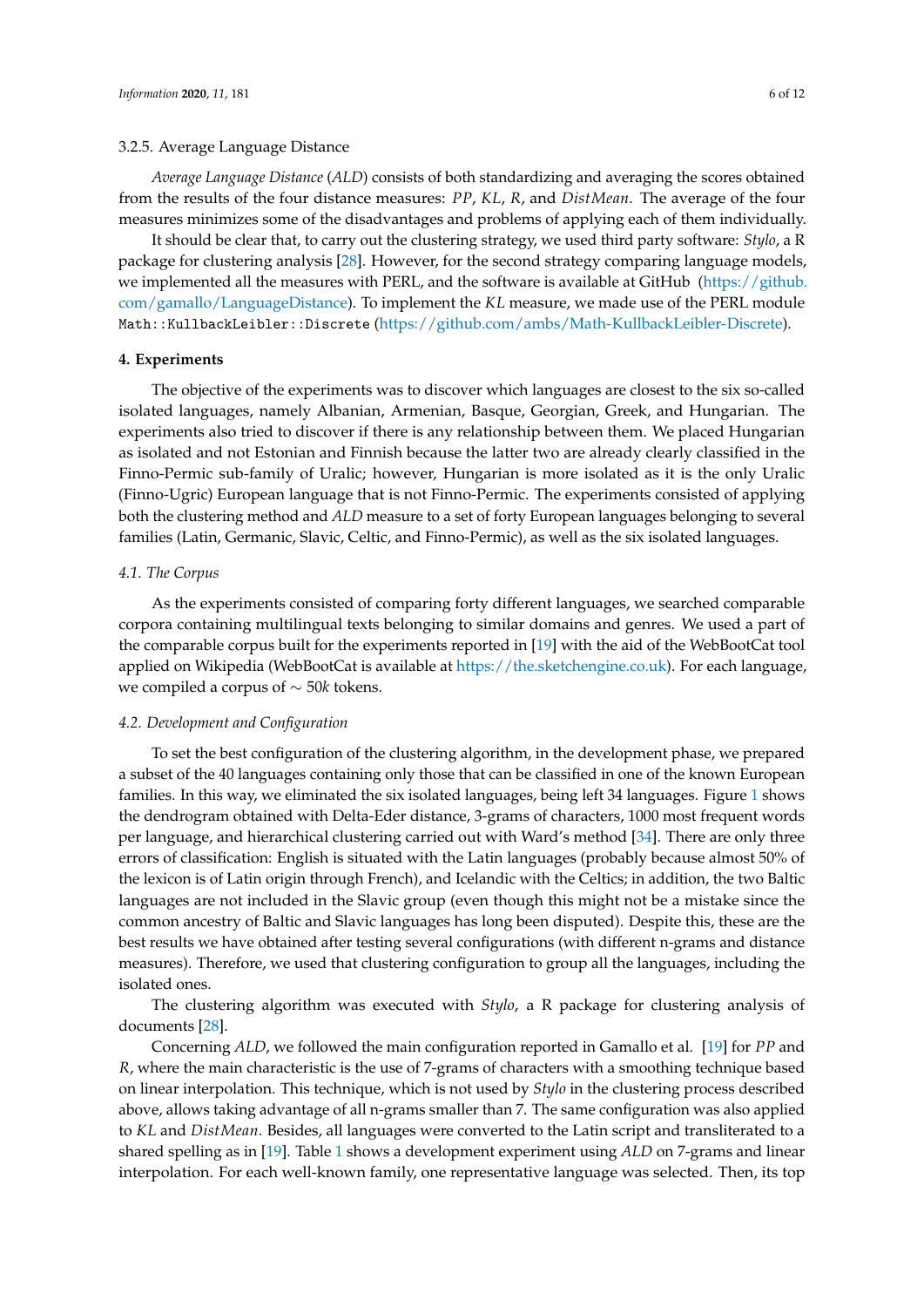<span id="page-6-0"></span>*N* most similar languages were ranked. According to the results we obtained, only four errors were generated (italic + bold in the table). The number of errors is lower than if we take into account only the results of one of the four measures. Therefore, it seems to be as robust a technique as the clustering process described above.



**Figure 1.** Clusters of languages whose family classification is well known. Stylo configuration: Delta-Eder distance, Ward's method, 3-grams of characters, and 1000 most frequent words.

<span id="page-6-1"></span>**Table 1.** Languages most similar to one representative of each of the well-known European families: Germanic (ger), Slavic (sla), Latin (lat), Celtic (cel), and Finno-Permic (fin) using *ALD* measure. The test was performed with *ALD* on 7-grams and linear interpolation.

| Rank           | Danish (Ger)      | Croatian (Sla)  | Latin (Lat)     | Irish (Cel) | Finnish (Fin) |
|----------------|-------------------|-----------------|-----------------|-------------|---------------|
| 1              | norwegian 0.00    | serbian 0.00    | french 0.25     | gaelic 0.01 | estonian 0.05 |
| $\overline{2}$ | swedish 0.23      | slovenian 0.22  | portuguese 0.32 | welsh 0.70  |               |
| 3              | english 0.48      | macedonian 0.26 | italian 0.37    |             |               |
| 4              | french 0.48       | bulgarian 0.29  | spanish 0.37    |             |               |
| 5              | german 0.51       | $basque 0.45$   | galician 0.41   |             |               |
| 6              | luxemburgish 0.55 | georgian 0.47   | english 0.42    |             |               |
| 7              | frisian 0.71      | russian 0.57    | catalan 0.44    |             |               |
| 8              | dutch 0.73        | czech 0.58      | romanian 0.45   |             |               |
| 9              | icelandic 0.76    | ukrainian 0.61  |                 |             |               |
| 10             |                   | slovak $0.63$   |                 |             |               |
| 11             |                   | polish 0.66     |                 |             |               |
| 12             |                   | latvian 0.70    |                 |             |               |

Unlike most lexicostatistic approaches, which are supervised techniques relying on aligned multilingual word lists, our corpus-based strategy is totally unsupervised. Thus, classification errors are expected. Asgari and Mofrad [\[15\]](#page-10-3) proposed a related corpus-based work whose objective was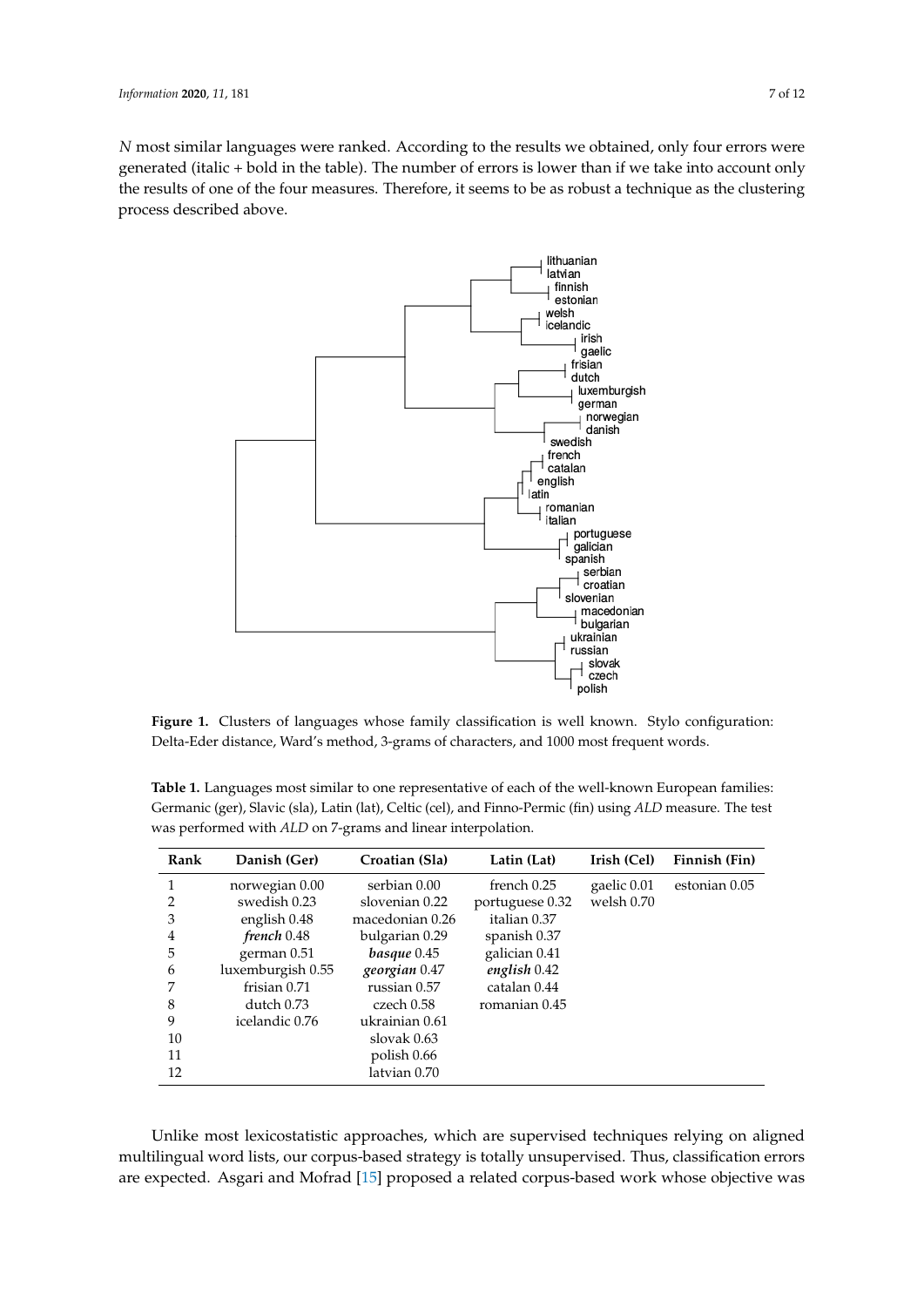to apply hierarchical clustering to fifty languages by using divergence of joint distance distribution on a Bible parallel corpora [\[18\]](#page-10-5). Some of the resulting clusters of the reported experiments were counter-intuitive. For instance, Norwegian and Hebrew, belonging to two different language families (Indo-European and Semitic), were wrongly grouped together. The clustering algorithm also separated in different clusters the two main languages of the Finno-Permian family: Estonian was clustered with Arabic and Korean, while Finish was grouped with Icelandic, an Indo-European language. In addition, Latin was grouped with Greek instead of with Italian, Portuguese, or Spanish (Latin family). Therefore, and due to the difficulty of the task, it is expected to find some error in the classification proposed by our algorithms.

#### *4.3. Results*

Figure [2](#page-7-0) shows the dendrogram resulting of applying the clustering algorithm to the forty languages using the same configuration as in Figure [1.](#page-6-0) On the one hand, Albanian and Greek are rather oddly placed within the group of Baltic languages and, on the other hand, Hungarian and Armenian appear grouped together with Welsh and Icelandic, which seems more as a catch-all. Basque and Georgian are put together and are located close to the heterogeneous groups containing the rest of isolated languages.

<span id="page-7-0"></span>

**Figure 2.** Clusters of all languages, including the isolated ones. Stylo configuration: Delta-Eder distance, Ward's method, 3-grams of characters, and 1000 most frequent words.

Table [2](#page-8-0) shows the results of applying *ALD* measure to the six isolated languages. Each column depicts the top 10 most similar languages to each one of the six under study. In general, the six isolated languages follow a different pattern of behavior than that shown in the clustering process. With the *ALD* scores, all six languages seem to be related in the same way to the three large Indo-European families: Slavic, Romance, and Germanic. Besides, the same languages tend to appear on all six lists, e.g., Czech, Bulgarian, Portuguese, Spanish, Basque, Dutch, and a few others. However, it is important to emphasize that there are at least two patterns that also have emerged in the previous clustering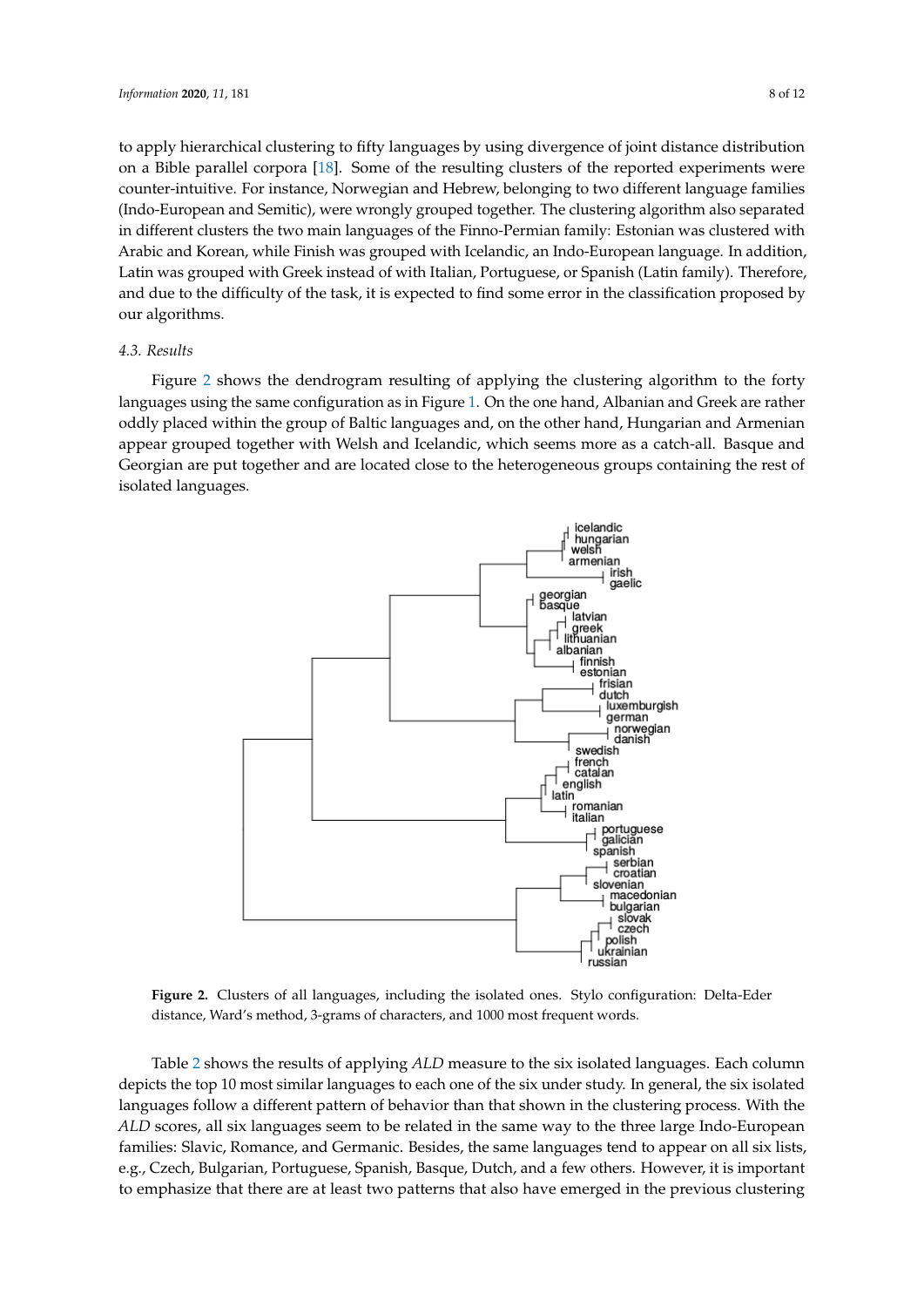experiment: Albanian and Greek are close to Baltic languages, and Basque and Georgian are again very close to each other.

| Rank | Albanian        | Armenian                | <b>Basque</b>   | Georgian        | Greek          | Hungarian       |
|------|-----------------|-------------------------|-----------------|-----------------|----------------|-----------------|
|      | czech 0.11      | basque 0.14             | georgian 0.03   | basque 0.02     | latvian 0.09   | albanian 0.06   |
|      | lithuanian 0.11 | latvian 0.17            | czech 0.07      | russian 0.06    | basque 0.10    | frisian 0.47    |
| 3    | portuguese 0.22 | $d$ utch $0.21$         | macedonian 0.10 | bulgarian 0.07  | swedish 0.15   | french 0.52     |
| 4    | catalan 0.24    | polish 0.22             | albanian 0.12   | czech 0.10      | czech 0.18     | polish 0.52     |
| 5    | french 0.25     | czech 0.22              | portuguese 0.13 | macedonian 0.11 | albanian 0.19  | macedonian 0.52 |
| 6    | bulgarian 0.26  | frisian 0.23            | russian 0.14    | serbian 0.15    | russian 0.22   | danish 0.52     |
|      | basque 0.27     | swedish 0.23            | bulgarian 0.15  | latvian 0.16    | french 0.23    | basque 0.53     |
| 8    | spanish 0.27    | danish 0.24             | greek $0.17$    | lithuanian 0.19 | bulgarian 0.26 | finnish 0.53    |
| 9    | russian 0.28    | croatian 0.25           | spanish 0.18    | albanian 0.20   | georgian 0.30  | portuguese 0.53 |
| 10   | dutch 0.33      | finnish <sub>0.26</sub> | croatian 0.20   | greek 0.22      | spanish 0.31   | norwegian 0.54  |

<span id="page-8-0"></span>**Table 2.** Top 10 most similar languages to the six isolated targeted languages using *ALD* measure. To simplify, we just put the two first decimal places of *ALD*.

## *4.4. Discussion*

From the results obtained in the two experiments, it is not easy to draw clear conclusions in relation to the six languages analysed. In particular, nothing clear seems to derive from the distances related to Armenian, Greek, Albanian, and Hungarian. There is a vague closeness between Albanian and Greek, but perhaps it is simply because Greek is the largest minority language of Albania and first largest foreign language in this country. It is also noteworthy that Hungarian does not show any connections to Estonian and Finnish. Even though traditional historical linguistics situates Hungarian as a member of the Uralic/Finno-Ugric family, it seems that this language is very far from the Finno-Permic sub-family (Estonian and Finnish).

As for the relationship between Basque and Georgian, there seems to be more regularity, as it is a relationship that is maintained regardless of the methodology used. Unlike Greek and Albanian, they are two languages far apart in space. Basque is a non-Indo-European language spoken in Navarre and Basque Country (both in Northern Kingdom of Spain), and in southwest of French Republic, while Georgian belongs to the non-Indo-European Kartvelian family (also known as Ibero-Caucasian), which is spreading through the Southern Caucasus. In historical linguistics, there are works that defend Caucasian–Basque connection on the basis of comparative-historical and typological approaches [\[35\]](#page-11-1). By contrast, other authors claim that the link between these languages remains unproven, or is even firmly rejected [\[36\]](#page-11-2). It should be noted that, in another work based on a computational phylogenetic strategy [\[14\]](#page-10-2), the Basque language is also very close to the Georgian family in the dendrogram resulting from their analysis.

However, it is important to note that the results obtained with the two strategies (clustering and *ALD* distance) are not completely reliable since, with the same strategy and several different configurations, we can also obtain different results. For instance, Georgian and Basque are not always so closely related when we use other less accurate configurations (according to the development experiments).

Finally, and taking into account a suggestion made by one of the reviewers of the article, we can use our method to verify the so-called *Balkan Sprachbund* or (Balkan language area) [\[37\]](#page-11-3), which states that several Balkan languages share linguistic features (e.g., grammar, syntax, and to a lesser extent vocabulary and phonology) independently of their origin. Thus, according to this hypothesis, Greek, Albanian, Romanian, Serbian, Macedonian, Bulgarian, or Croatian should be close languages. However, our data do not show much evidence for it. The reason might be that our method is more sensitive to the lexical and vocabulary level than to the grammatical and syntactic level, and it seems that the lexical level is less important in *Balkan Sprachbund* as unrelated Balkan languages share little vocabulary, whereas their grammars may have very extensive similarities.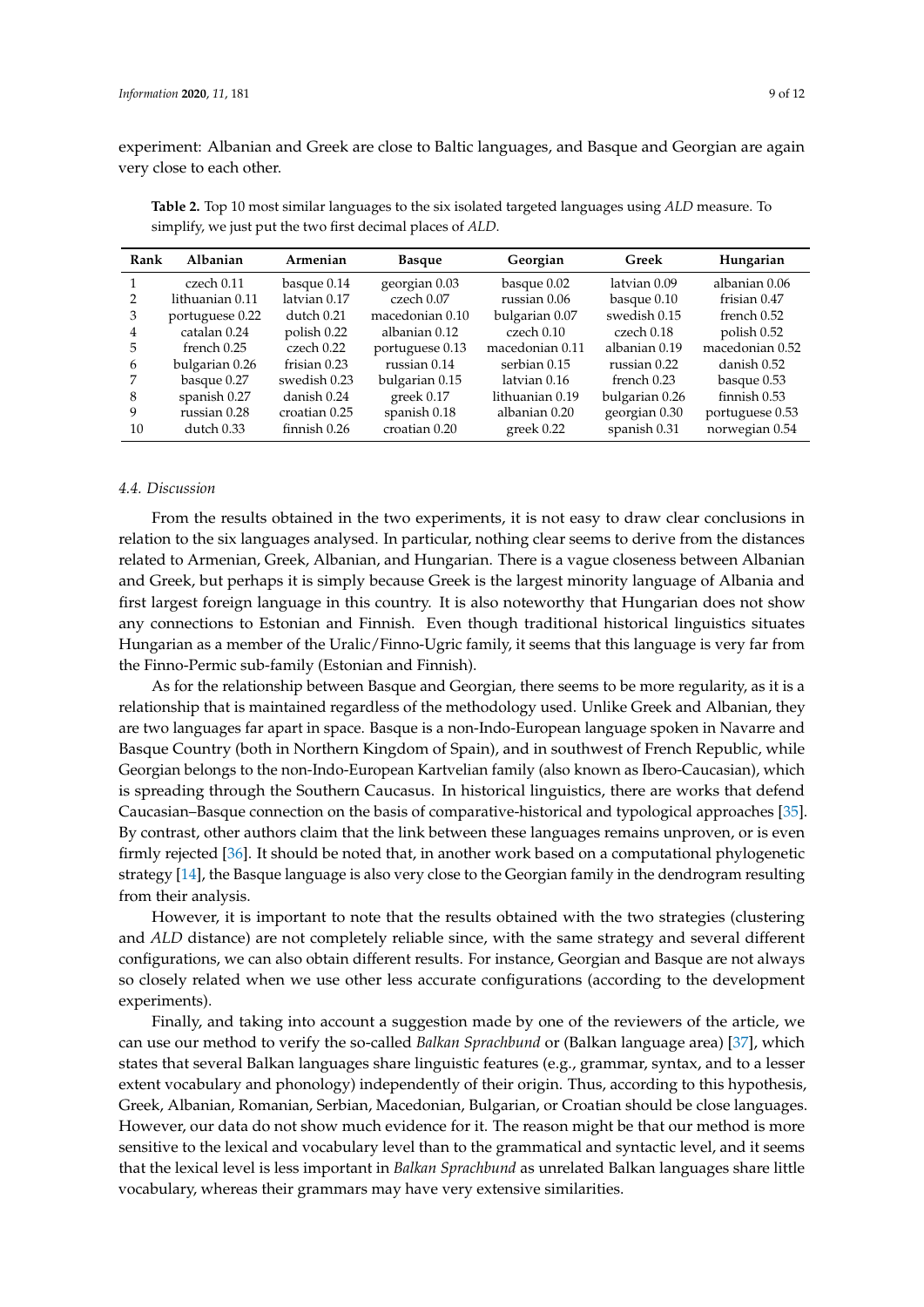## <span id="page-9-4"></span>**5. Conclusions**

In this article, we propose complementary corpus-based strategies to calculate the distances between languages, namely a clustering method and a set of distances based on comparing probability models. These strategies were applied to discover some kind of relatedness between isolated languages and the rest using simple corpus-based techniques and natural language processing methods. These strategies were used in the search for relationships between isolated European languages and other languages belonging to recognized families.

This type of study, along with other work in computational linguistic phylogenetics, can be very useful to open new avenues of research in historical linguistics or to support controversial hypotheses that have not yet been agreed upon by the community of researchers.

In future work, we will explore new techniques that allow us to separate the linguistic levels (e.g., phonological, morphological, lexical, and syntactic) into different language models. We will also analyze the influence of normalization/transliteration on the results by comparing transliterated with no transliterated models. Furthermore, since our goal is not to find a common ancestor, we will make use of non-hierarchical clustering strategies.

**Author Contributions:** Conceptualization, methodology, software, validation, formal analysis, investigation, resources, data curation: P.G., J.R.P. and I.A.; writing—original draft preparation: P.G.; writing—review and editing, visualization: P.G., J.R.P. and I.A.; supervision: P.G. All authors have read and agree to the published version of the manuscript.

**Funding:** This work received financial support from DOMINO project (PGC2018-102041-B-I00, MCIU/AEI/FEDER, UE), eRisk project (RTI2018-093336-B-C21), the Consellería de Cultura, Educación e Ordenación Universitaria (accreditation 2016-2019, ED431G/08, Consolidation and structuring of Groups with Growth Potential: ED431B 2017/39), and the European Regional Development Fund (ERDF).

**Conflicts of Interest:** The authors declare no conflict of interest.

## **References**

- <span id="page-9-0"></span>1. Nichols, J.; Warnow, T.J. Tutorial on Computational Linguistic Phylogeny. *Lang. Linguist. Compass* **2008**, *2*, 760–820. [\[CrossRef\]](http://dx.doi.org/10.1111/j.1749-818X.2008.00082.x)
- <span id="page-9-1"></span>2. Swadesh, M. Lexicostatistic dating of prehistoric ethnic contacts. In *Proceedings of the American Philosophical Society*; American Philosophical Society: Philadelphia, PA, USA, 1952; pp. 452–463.
- <span id="page-9-2"></span>3. Wichmann, S. Genealogical classification in historical linguistics. In *Oxford Research Encyclopedias of Linguistics*; Aronoff, M., Ed.; Oxford University Press: Oxford, UK, 2017.
- <span id="page-9-3"></span>4. Clackson, J. *Indo-European Linguistics: An Introduction*; Cambridge University Press: Cambridge, UK, 2007. doi[:10.1017/CBO9780511808616.](https://doi.org/10.1017/CBO9780511808616) [\[CrossRef\]](http://dx.doi.org/10.1017/CBO9780511808616)
- <span id="page-9-5"></span>5. Barbançon, F.; Evans, S.; Nakhleh, L.; Ringe, D.; Warnow, T. An experimental study comparing linguistic phylogenetic reconstruction methods. *Diachronica* **2013**, *30*, 143–170. [\[CrossRef\]](http://dx.doi.org/10.1075/dia.30.2.01bar)
- 6. Starostin, G. Preliminary Lexicostatistics as a Basis for Language Classification: A New Approach. *J. Lang. Relatsh.* **2010**, *3*, 79–116.
- 7. Bakker, D.; Muller, A.; Velupillai, V.; Wichmann, S.; Brown, C.H.; Brown, P.; Egorov, D.; Mailhammer, R.; Grant, A.; Holman, E.W. Adding typology to lexicostatistics: A combined approach to language classification. *Linguist. Typol.* **2009**, *13*, 169–181. [\[CrossRef\]](http://dx.doi.org/10.1515/LITY.2009.009)
- 8. Holman, E.; Wichmann, S.; Brown, C.; Velupillai, V.; Muller, A.; Bakker, D. Explorations in automated lexicostatistics. *Folia Linguist.* **2008**, *42*, 331–354. [\[CrossRef\]](http://dx.doi.org/10.1515/FLIN.2008.331)
- 9. Brown, C.H.; Holman, E.W.; Wichmann, S.; Velupilla, V. Automated classification of the world's languages: a description of the method and preliminary results. *Lang. Typol. Univers. Sprachtypol. Universalienforschung* **2008**, *61*, 285–308. [\[CrossRef\]](http://dx.doi.org/10.1524/stuf.2008.0026)
- <span id="page-9-6"></span>10. Nakhleh, L.; Ringe, D.; Warnow, T. Perfect Phylogenetic Networks: A New Methodology for Reconstructing the Evolutionary History of Natural Languages. *Language* **2005**, *81*, 382–420. [\[CrossRef\]](http://dx.doi.org/10.1353/lan.2005.0078)
- <span id="page-9-7"></span>11. Petroni, F.; Serva, M. Measures of lexical distance between languages. *Phys. A Stat. Mech. Appl.* **2010**, *389*, 2280–2283. [\[CrossRef\]](http://dx.doi.org/10.1016/j.physa.2010.02.004)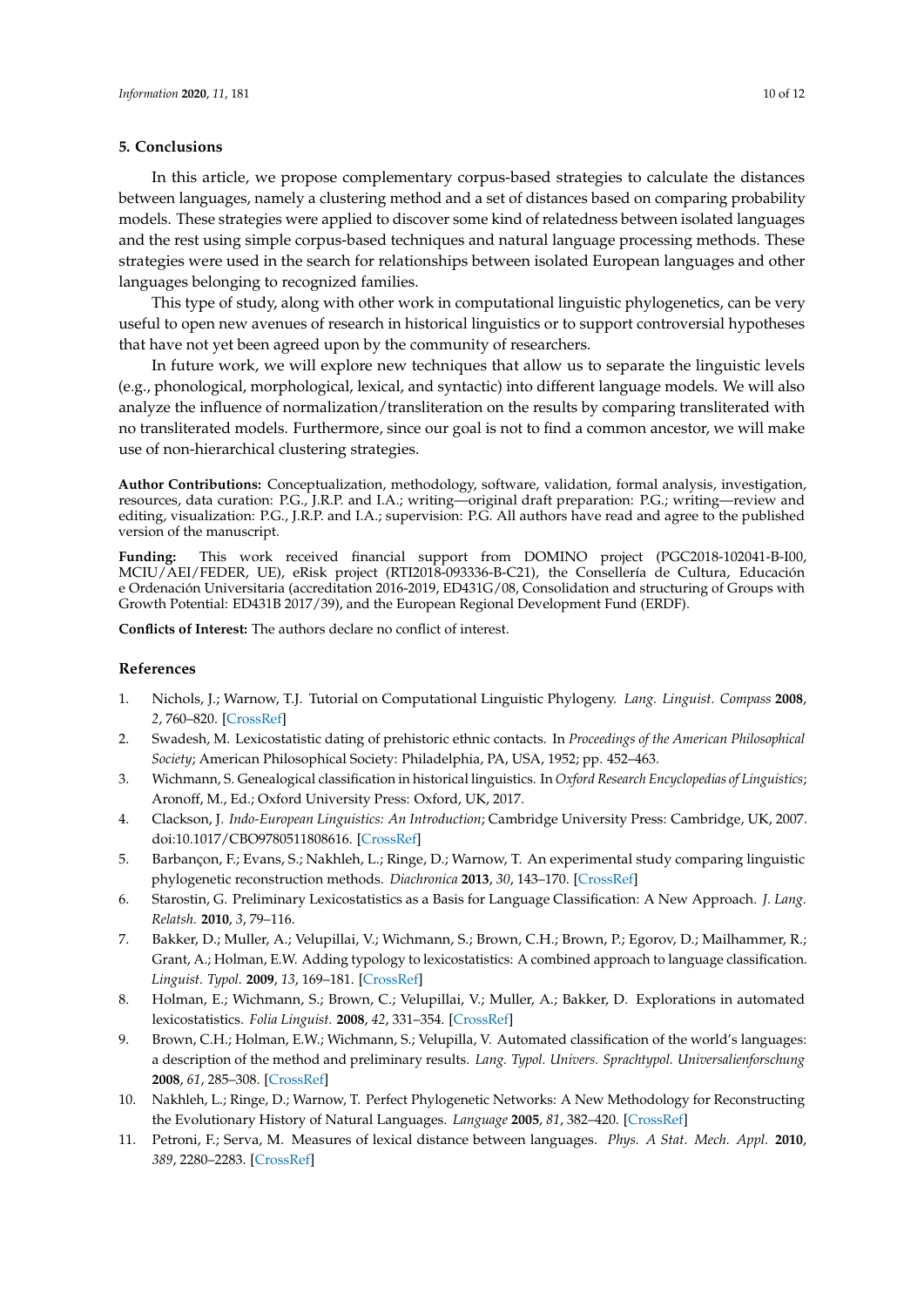- <span id="page-10-0"></span>12. Nerbonne, J.; Hinrichs, E. Linguistic Distances. In Proceedings of the Workshop on Linguistic Distances; Association for Computational Linguistics, Stroudsburg, PA, USA, 3–4 July 2006; pp. 1–6.
- <span id="page-10-1"></span>13. Michael, L.D.; Chousou-Polydouri, N.; Bartolomei, K.; Donnelly, E.; Meira, S.; Wauters, V.; O'hagan, Z. A Bayesian Phylogenetic Classification of Tupí-Guaraní. *LIAMES Líng. Indíg. Am.* **2015**, *15*, 193–221. [\[CrossRef\]](http://dx.doi.org/10.20396/liames.v15i2.8642301)
- <span id="page-10-2"></span>14. Carling, G.; Larsson, F.; Cathcart, C.; Johansson, N.; Holmer, A.; Round, E.; Verhoeven, R. Diachronic Atlas of Comparative Linguistics (DiACL)—A database for ancient language typology. *PLoS ONE* **2018**, *13*. doi[:10.1371/journal.pone.0205313.](https://doi.org/10.1371/journal.pone.0205313) [\[CrossRef\]](http://dx.doi.org/10.1371/journal.pone.0205313)
- <span id="page-10-3"></span>15. Asgari, E.; Mofrad, M.R.K. Comparing Fifty Natural Languages and Twelve Genetic Languages Using Word Embedding Language Divergence (WELD) as a Quantitative Measure of Language Distance. In Proceedings of the Workshop on Multilingual and Cross-lingual Methods in NLP, Association for Computational Linguistics, Stroudsburg, PA, USA, 7–12 August 2016; pp. 65–74.
- 16. Gao, Y.; Liang, W.; Shi, Y.; Huang, Q. Comparison of directed and weighted co-occurrence networks of six languages. *Phys. A Stat. Mech. Appl.* **2014**, *393*, 579–589. [\[CrossRef\]](http://dx.doi.org/10.1016/j.physa.2013.08.075)
- <span id="page-10-4"></span>17. Liu, H.; Cong, J. Language clustering with word co-occurrence networks based on parallel texts. *Chin. Sci. Bull.* **2013**, *58*, 1139–1144. [\[CrossRef\]](http://dx.doi.org/10.1007/s11434-013-5711-8)
- <span id="page-10-5"></span>18. Christodoulopoulos, C.; Steedman, M. A massively parallel corpus: the Bible in 100 languages. *Lang. Resour. Eval.* **2015**, *49*, 375–395. doi[:10.1007/s10579-014-9287-y.](https://doi.org/10.1007/s10579-014-9287-y) [\[CrossRef\]](http://dx.doi.org/10.1007/s10579-014-9287-y) [\[PubMed\]](http://www.ncbi.nlm.nih.gov/pubmed/26321896)
- <span id="page-10-6"></span>19. Gamallo, P.; Pichel, J.R.; Alegria, I. From Language Identification to Language Distance. *Phys. A* **2017**, *484*, 162–172. [\[CrossRef\]](http://dx.doi.org/10.1016/j.physa.2017.05.011)
- <span id="page-10-7"></span>20. Gamallo, P.; Alegria, I.; Pichel, J.R.; Agirrezabal, M. Comparing Two Basic Methods for Discriminating Between Similar Languages and Varieties. In *The Third Workshop on NLP for Similar Languages, Varieties and Dialects (VarDial3)*; The COLING 2016 Organizing Committee: Osaka, Japan, 2016.
- <span id="page-10-8"></span>21. Pichel, J.R.; Gamallo, P.; Alegria, I. Measuring diachronic language distance using perplexity: Application to English, Portuguese, and Spanish. *Nat. Lang. Eng.* **2019**. doi[:10.1017/S1351324919000378.](https://doi.org/10.1017/S1351324919000378) [\[CrossRef\]](http://dx.doi.org/10.1017/S1351324919000378)
- <span id="page-10-9"></span>22. Malmasi, S.; Zampieri, M.; Ljubešić, N.; Nakov, P.; Ali, A.; Tiedemann, J. Discriminating between Similar Languages and Arabic Dialect Identification: A Report on the Third DSL Shared Task. In Proceedings of the 3rd Workshop on Language Technology for Closely Related Languages, Varieties and Dialects (VarDial), Osaka, Japan, 11–16 December 2016.
- <span id="page-10-10"></span>23. Daelemans, W.; Kestemont, M.; Manjavancas, E.; Potthast, M.; Rangel, F.; Rosso, P.; Specht, G.; Stamatatos, E.; Stein, B.; Tschuggnall, M.; et al. Overview of PAN 2019: Author Profiling, Celebrity Profiling, Cross-domain Authorship Attribution and Style Change Detection. In *Proceedings of the Tenth International Conference of the CLEF Association (CLEF 2019)*; Crestani, F., Braschler, M., Savoy, J., Rauber, A., Müller, H., Losada, D., Heinatz, G., Cappellato, L., Ferro, N., Eds.; Springer: Berlin/Heidelberg, Germany, 2019.
- <span id="page-10-11"></span>24. Zampieri, M.; Malmasi, S.; Scherrer, Y.; Samardžić, T.; Tyers, F.; Silfverberg, M.; Klyueva, N.; Pan, T.L.; Huang, C.R.; Ionescu, R.T.; et al. A Report on the Third VarDial Evaluation Campaign. In *Proceedings of the Sixth Workshop on NLP for Similar Languages, Varieties and Dialects*; Association for Computational Linguistics: Stroudsburg, PA, USA, 2019; pp. 1–16. doi[:10.18653/v1/W19-1401.](https://doi.org/10.18653/v1/W19-1401) [\[CrossRef\]](http://dx.doi.org/10.18653/v1/W19-1401)
- <span id="page-10-12"></span>25. Evert, S.; Proisl, T.; Jannidis, F.; Reger, I.; Pielström, S.; Schöch, C.; Vitt, T. Understanding and explaining Delta measures for authorship attribution. *Digit. Scholarsh. Humanit.* **2017**, *32*, ii4–ii16. [\[CrossRef\]](http://dx.doi.org/10.1093/llc/fqx023)
- <span id="page-10-13"></span>26. Burrows, J. Delta: a Measure of Stylistic Difference and a Guide to Likely Authorship. *Lit. Ling. Comput.* **2002**, *17*, 267–287. doi[:10.1093/llc/17.3.267.](https://doi.org/10.1093/llc/17.3.267) [\[CrossRef\]](http://dx.doi.org/10.1093/llc/17.3.267)
- <span id="page-10-14"></span>27. Ward, J.H. Hierarchical Grouping to Optimize an Objective Function. *J. Am. Stat. Assoc.* **1963**, *58*, 236–244. [\[CrossRef\]](http://dx.doi.org/10.1080/01621459.1963.10500845)
- <span id="page-10-15"></span>28. Eder, M. Rolling stylometry. *Digit. Scholarsh. Humanit.* **2016**, *31*, 457–469. [\[CrossRef\]](http://dx.doi.org/10.1093/llc/fqv010)
- <span id="page-10-16"></span>29. Calvo Tello, J. Entendiendo Delta desde las Humanidades. *Caracteres Estud. Cult. Y Crit. De La Crit. Digit.* **2016**, *5*, 140–176.
- <span id="page-10-17"></span>30. Eder, M. Visualization in stylometry: Cluster analysis using networks. *Digit. Scholarsh. Humanit.* **2015**, *32*, 50–64. doi[:10.1093/llc/fqv061.](https://doi.org/10.1093/llc/fqv061) [\[CrossRef\]](http://dx.doi.org/10.1093/llc/fqv061)
- <span id="page-10-18"></span>31. Kullback, S.; Leibler, R. On Information and Sufficiency. *Ann. Math. Stat.* **1951**, *22*, 79–86. [\[CrossRef\]](http://dx.doi.org/10.1214/aoms/1177729694)
- <span id="page-10-19"></span>32. Sanromán, Á.I.; Gamallo, P.; Simões, A. Estratégias Lexicométricas para Detetar Especificidades Textuais. *Linguamática* **2018**, *10*, 19–26. doi[:10.21814/lm.10.1.263.](https://doi.org/10.21814/lm.10.1.263) [\[CrossRef\]](http://dx.doi.org/10.21814/lm.10.1.263)
- <span id="page-10-20"></span>33. Cavnar, W.B.; Trenkle, J.M. N-gram-based text categorization. In Proceedings of the Third Symposium on Document Analysis and Information Retrieval, Las Vegas, NV, USA, 11–13 April 1994.